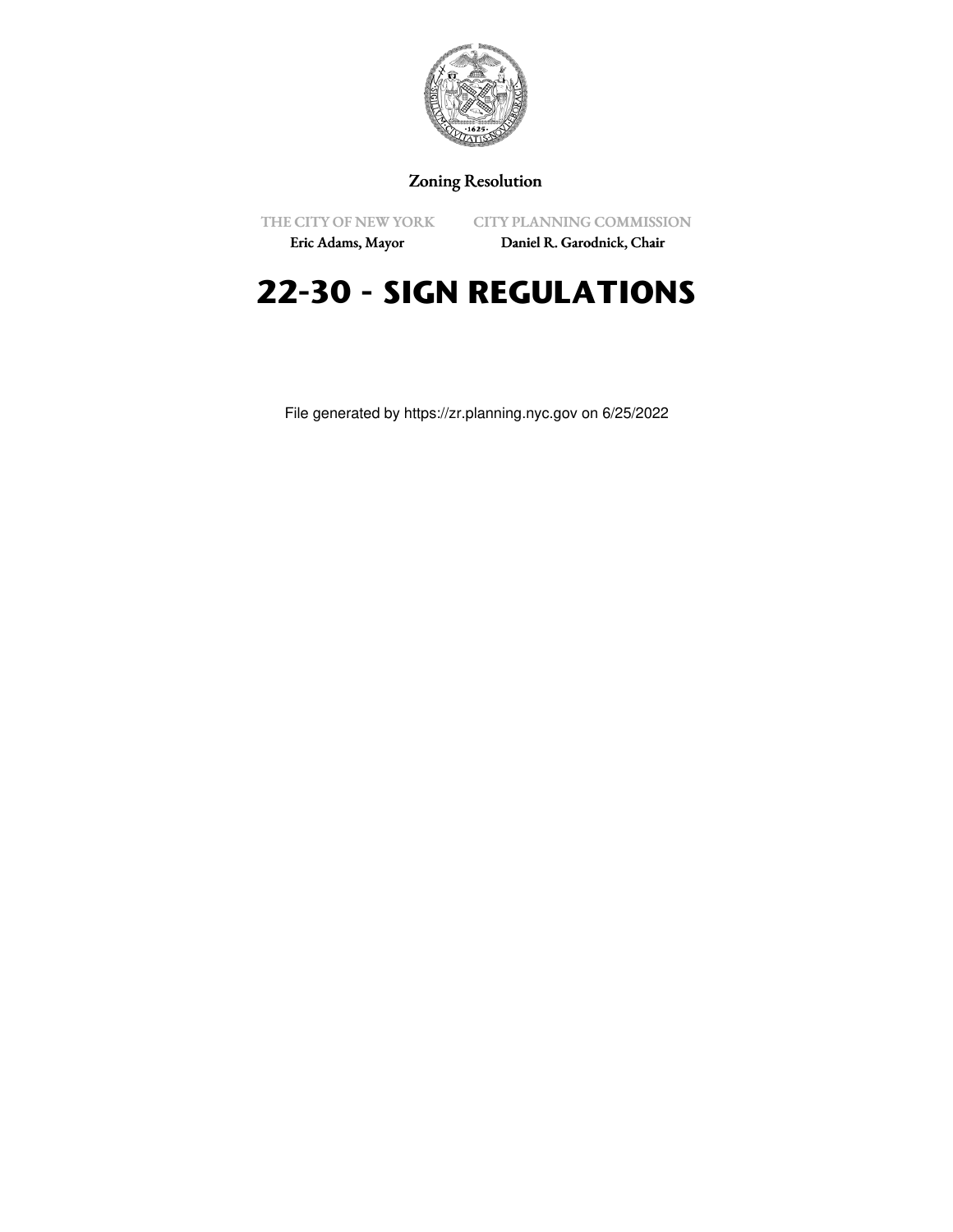## **22-30 - SIGN REGULATIONS**

LAST AMENDED 4/8/1998

# **22-31 - Definitions**

LAST AMENDED 11/19/1987

Words in italics are defined in Section 12-10 (DEFINITIONS) or, if applicable exclusively to this Section, in this Section.

## **22-32 - Permitted Non-illuminated Accessory Signs**

LAST AMENDED 4/8/1998

#### R1 R2 R3 R4 R5 R6 R7 R8 R9 R10

In all districts, as indicated, non-#illuminated# #accessory# #signs# are permitted as set forth in this Section, subject to the provisions of Section 22-34 (Additional Regulations).

## **22-321 - Nameplates or identification signs**

LAST AMENDED 2/2/2011

#### R1 R2 R3 R4 R5 R6 R7 R8 R9 R10

- (a) For all #buildings# containing #residences#, one nameplate, with an area not exceeding one square foot and indicating only the name or address of the occupant or a permitted occupation, is permitted for each #dwelling unit# or #rooming unit#.
- (b) For multiple dwellings, including #apartment hotels#, or for permitted #non-residential# #buildings or other structures# exclusive of hospitals and related facilities, one identification #sign#, with an area not exceeding 12 square feet and indicating only the name of the permitted #use#, the name or address of the #building#, or the name of the management thereof, is permitted. For #community facility# #uses#, except hospitals and related facilities, a bulletin board, with an area not exceeding 16 square feet, is also permitted. For any #sign# on awnings or canopies, the height of letters on any side of such awnings or canopies shall not exceed 12 inches.
- (c) For hospitals and related facilities, any number of identification or directional #signs# are permitted, provided the total #surface area# in square feet of all such #signs# shall not exceed 25 square feet on any one #street# frontage or 15 percent of such #street# frontage in feet, whichever is less. However, for #zoning lots# with more than one #building# that fronts upon the same #street#, each such #building# shall be permitted a #surface area# of 25 square feet. In addition to the aforementioned #signs#, either one directory or bulletin board, or combination thereof, is permitted, not to exceed 50 square feet.

## **22-322 - "For sale" or "for rent" signs**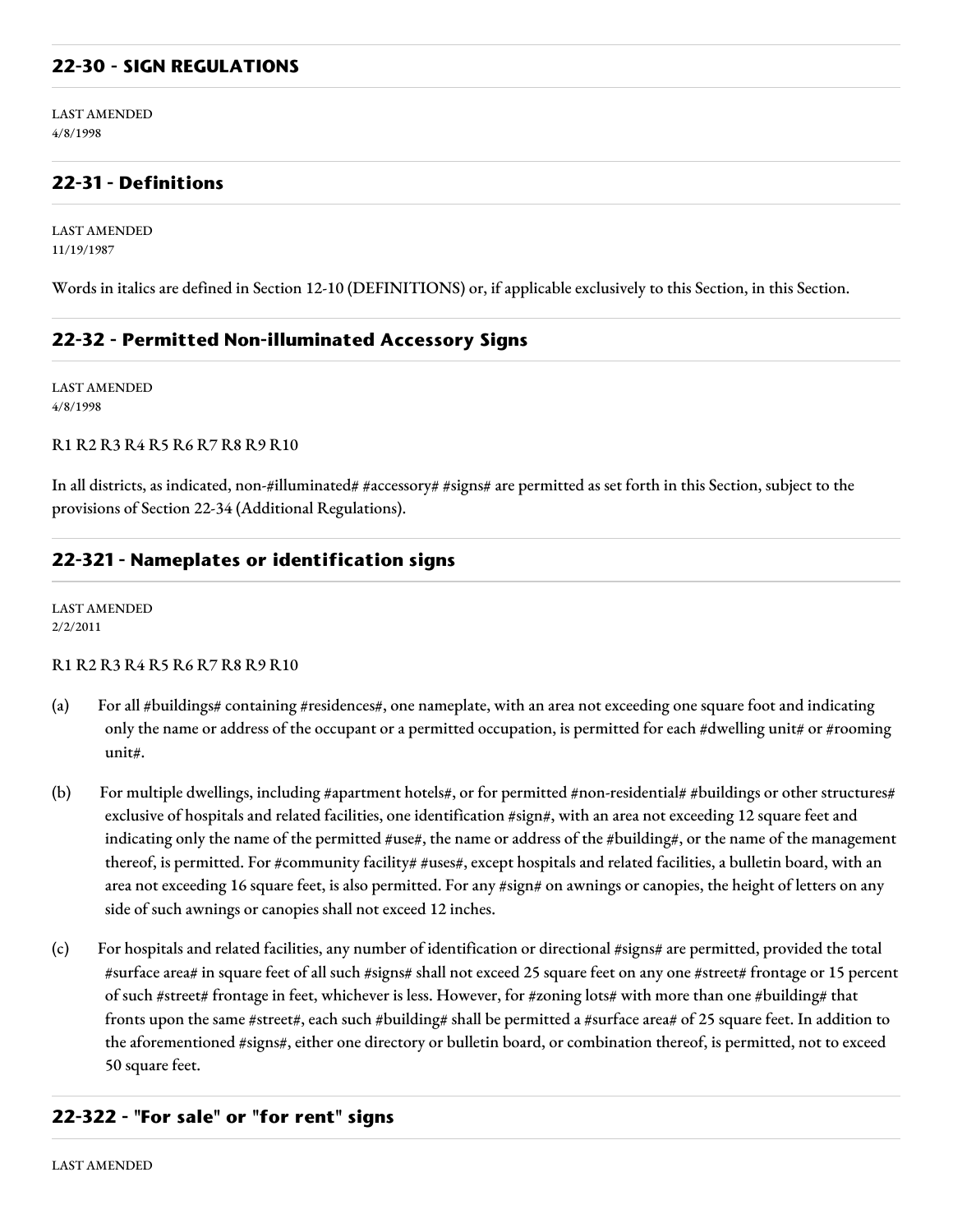12/15/1961

### R1 R2 R3 R4 R5 R6 R7 R8 R9 R10

"For sale" or "for rent" #signs#, with an area not exceeding 12 square feet, are permitted. If located on vacant land, such a #sign# shall not be within 15 feet of the #street line#, nor within six feet of any other #lot line#.

## **22-323 - Signs for parking areas**

LAST AMENDED 9/29/2010

#### R1 R2 R3 R4 R5 R6 R7 R8 R9 R10

One #sign#, with an area not exceeding two square feet, designating each entrance to or exit from an off-street parking area, open or enclosed, is permitted. No such #sign# shall be higher than seven feet above #curb level#.

In addition, an off-street parking facility that contains #car sharing vehicles# may provide #signs# that in the aggregate total no more than two square feet in area identifying organizations that have #car sharing vehicles# available at such parking area. No such #sign# shall be located higher than seven feet above #curb level#.

# **22-33 - Signs on Lots Containing Certain Community Facilities**

LAST AMENDED 4/8/1998

# **22-331 - Permitted illuminated accessory signs for hospitals and related facilities**

LAST AMENDED 2/2/2011

## R1 R2 R3 R4 R5 R6 R7 R8 R9 R10

In all districts, as indicated, for hospitals and related facilities, #illuminated# non-#flashing# #accessory# #signs# are permitted in all districts, subject to Section 22-34 (Additional Regulations). Any number of #illuminated# non-#flashing# identification or directional #signs# are permitted, provided that the total #surface area# in square feet of said #illuminated# #signs# or the combined total #surface area# in square feet of the #illuminated# and non-#illuminated# identification or directional #signs# does not exceed 25 square feet on any one #street# frontage or 15 percent of such #street# frontage in feet, whichever is less, and provided further that the Commissioner of Buildings determines that such #signs# are so located as to cause a minimum amount of light to be projected onto abutting or adjacent #residences#. However, for #zoning lots# with more than one #building# that front upon the same #street#, each such #building# shall be permitted a #surface area# of 25 square feet.

In addition to #illuminated# or non-#illuminated# #accessory# #signs#, one illuminated non-flashing directory or bulletin board or combination thereof is permitted in lieu of a non-illuminated directory or bulletin board or combination thereof provided that the total #sign# area does not exceed 50 square feet and provided further that the Commissioner of Buildings determines that such #sign# is so located as to minimize the amount of light projected on the abutting or adjacent #residences#.

# **22-332 - Flags, banners or pennants on lots containing certain community facilities**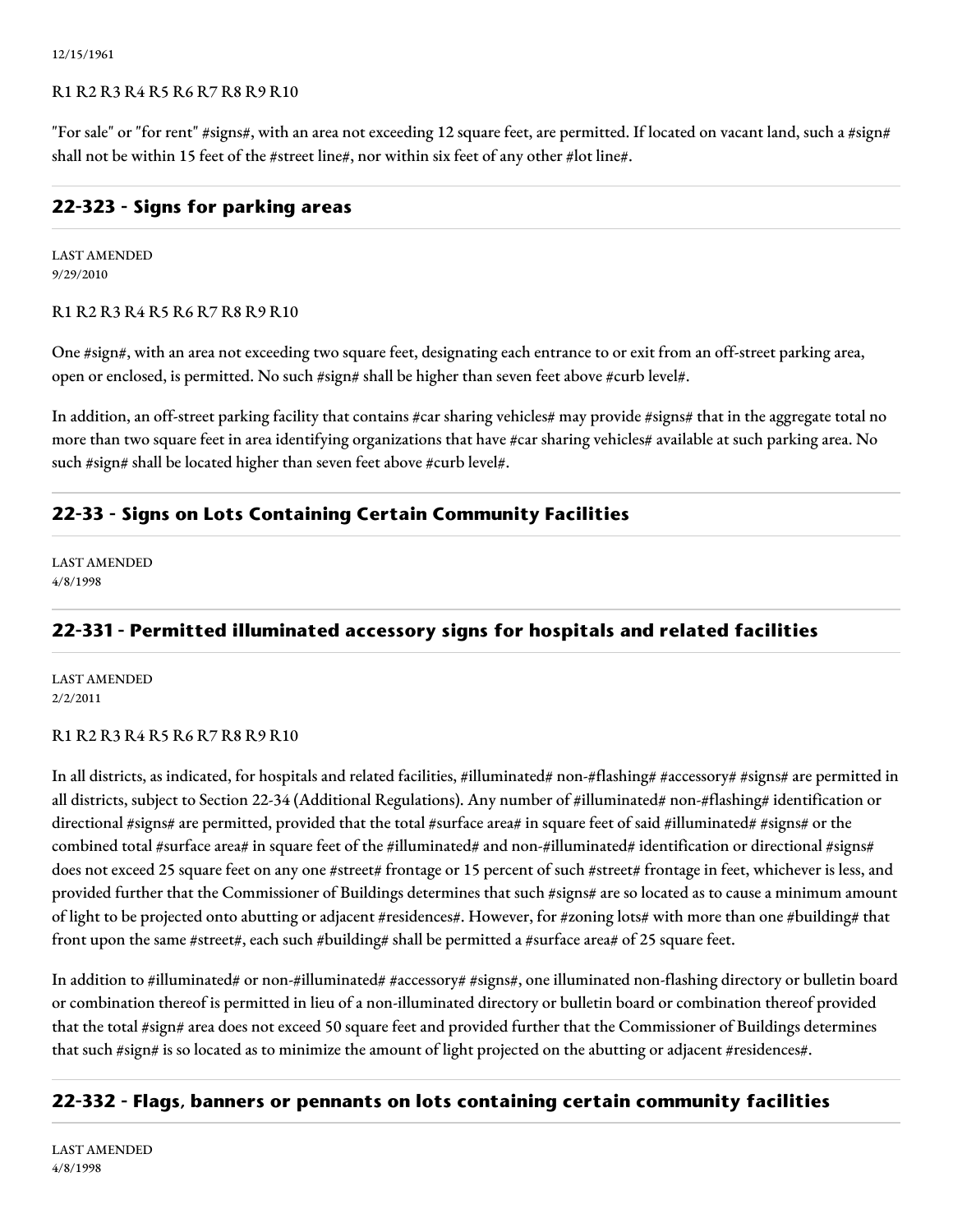### R1 R2 R3 R4 R5 R6 R7 R8 R9 R10

In all districts, as indicated, flags, banners or pennants other than those that are #advertising signs#, located on any #zoning lot# used primarily for #community facility# #uses# of a civic, philanthropic, educational or religious nature, are permitted without limitation.

## **22-34 - Additional Regulations**

LAST AMENDED 8/26/1965

R1 R2 R3 R4 R5 R6 R7 R8 R9 R10

In all districts as indicated, any #sign# permitted under the provisions of Sections 22-32 (Permitted Non-illuminated Accessory Signs) and 22-331 (Permitted illuminated accessory signs for hospitals and related facilities) shall conform to the regulations set forth in this Section.

## **22-341 - Projecting signs**

LAST AMENDED 8/26/1965

R1 R2 R3 R4 R5 R6 R7 R8 R9 R10

No #sign# shall project across a #street line# more than 12 inches.

## **22-342 - Height of signs**

LAST AMENDED 8/26/1965

R1 R2 R3 R4 R5 R6 R7 R8 R9 R10

No #sign# shall extend above the ground floor ceiling, or more than 20 feet above #curb level#, whichever is less.

## **22-343 - Number of signs**

LAST AMENDED 8/26/1965

## R1 R2 R3 R4 R5 R6 R7 R8 R9 R10

Except as otherwise provided in Sections 22-32 (Permitted Non-illuminated Accessory Signs) or 22-331 (Permitted illuminated accessory signs for hospitals and related facilities), not more than one #sign# is permitted for each #use#, #building# or #dwelling unit#, and not more than two #signs# for each professional office. On a #corner lot# or #through lot#, one #sign# (or for professional offices, two #signs#) is permitted on each #street#.

## **22-35 - Advertising Signs on Waterways**